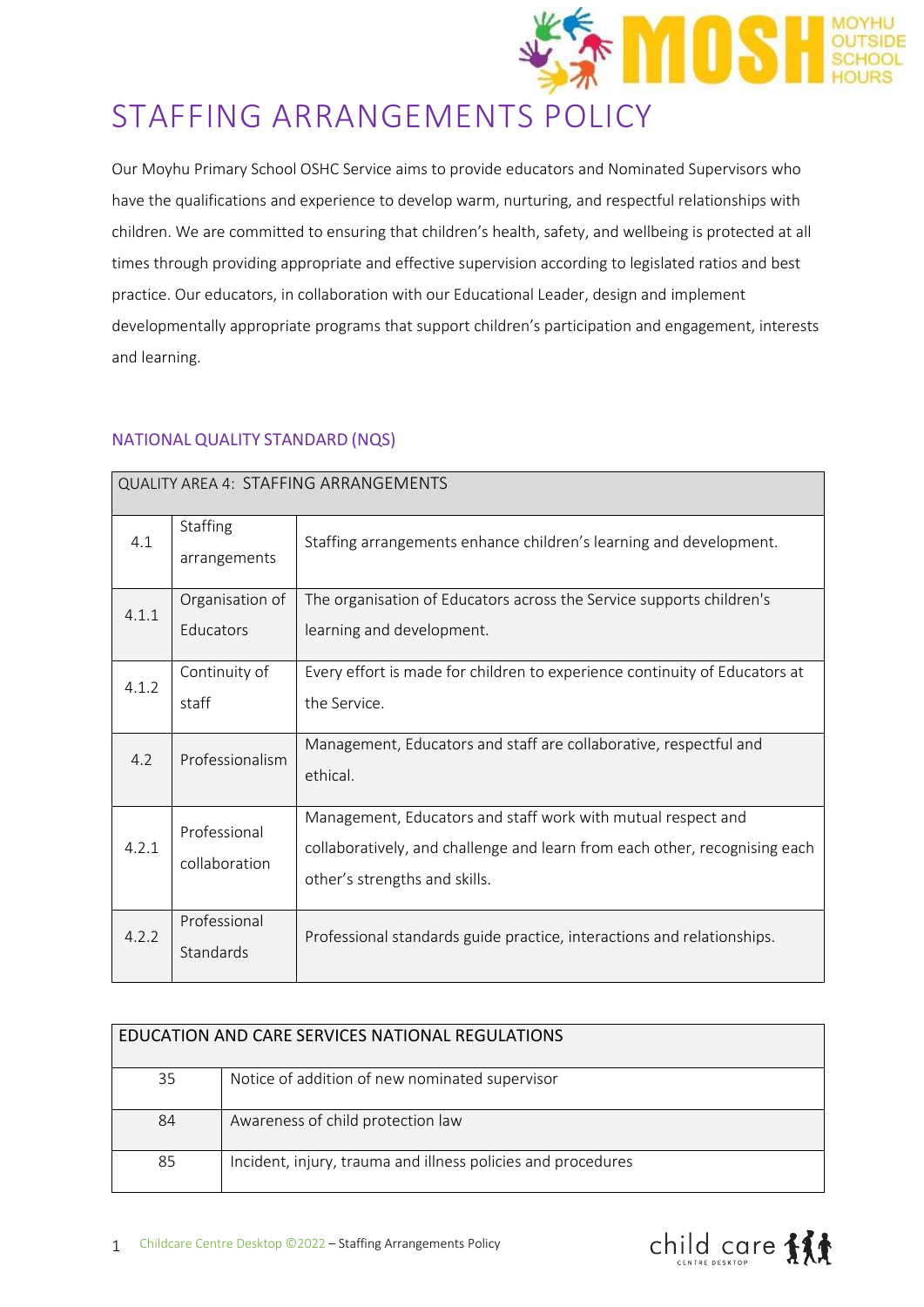

| 90        | Medical conditions policy                                               |
|-----------|-------------------------------------------------------------------------|
| 93        | Administration of medication                                            |
| 94        | Exception to authorisation requirement- anaphylaxis or asthma emergency |
| 95        | Procedure for administration of medication                              |
| 99        | Children leaving the education and care services premises               |
| 100       | Risk assessment must be conducted before excursion                      |
| 101       | Conduct risk assessment for excursion                                   |
| 102       | Authorisation for excursions                                            |
| 102-B,C,D | Transport risk assessments/authorisations                               |
| 115       | Premises designed to facilitate supervision                             |
| 117       | Placing a person in day-to-day charge                                   |
| 120       | Educators who are under 18 to be supervised                             |
| 123       | Educator to child ratios - centre-based services                        |
| 136       | First Aid qualifications                                                |
| 145       | <b>Staff Record</b>                                                     |
| 146       | Nominated Supervisor                                                    |
| 147       | <b>Staff Members</b>                                                    |
| 148       | <b>Educational Leader</b>                                               |
| 149       | Volunteers and Students                                                 |
| 150       | Responsible Person                                                      |
| 151       | Record of educators working directly with children                      |
| 168       | Education and care services must have policies and procedures           |
| 173       | Prescribed information to be displayed                                  |
| 174       | Time to notify certain circumstances to Regulatory Authority            |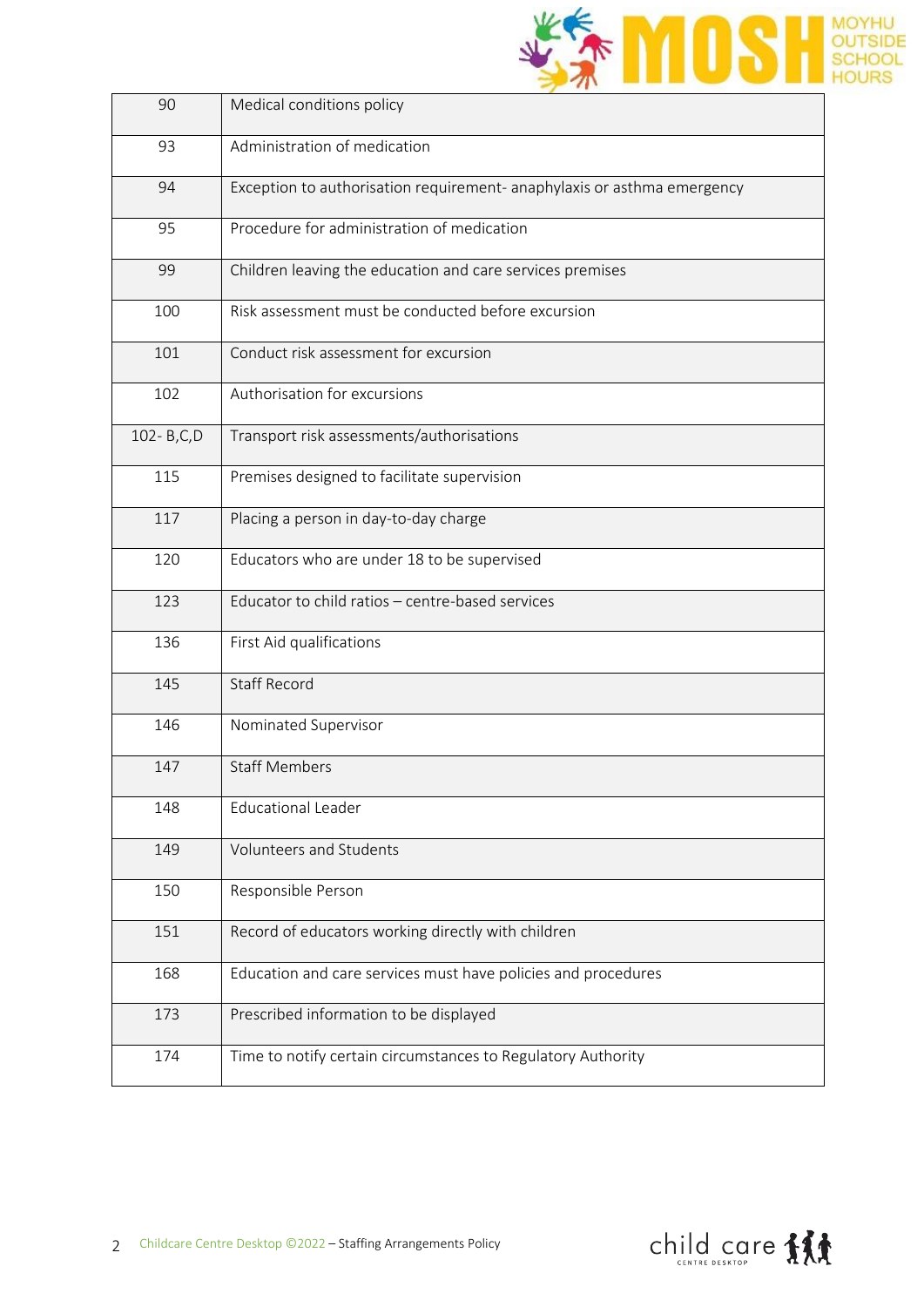

## RELATED POLICIES

| Code of Conduct Policy                      | Privacy and Confidentiality Policy |
|---------------------------------------------|------------------------------------|
| <b>Child Protection Policy</b>              | Professional Development Policy    |
| Child Safe Environment Policy               | Responsible Person Policy          |
| Dealing with Complaints Policy              | <b>Recruitment Policy</b>          |
| <b>Emergency and Evacuation Policy</b>      | Safe Transportation Policy         |
| <b>Excursion/Incursion Policy</b>           | <b>Rest Policy</b>                 |
| Governance Policy                           | <b>Supervision Policy</b>          |
| Incident, Injury, Trauma and Illness Policy | Student and Volunteer Policy       |

#### PURPOSE

Under the Education and Care Services National Regulations, the approved provider must ensure that policies and procedures are in place in relation to staffing arrangements (regulation 168) and take reasonable steps to ensure those policies and procedures are followed. (ACEQA 2021). To ensure our OSHC Service adheres to the Education and Care Service National Regulation we employ educators and staff in compliance with any state specific qualifications and experience and adhere to regulated educator and child ratios.

#### SCOPE

This policy applies to Management, Approved Provider, Nominated Supervisor, Responsible Persons and educators of the OSHC Service.

#### IMPLEMENTATION

Our Service will comply with the required educators to child ratios and take into consideration any qualification requirements and experience for educators at centre-based services in order to meet National Regulations and Standards.

## Educational Leader

The Educational Leader has an influential role in inspiring, motivating, affirming, and challenging or extending the practice and pedagogy of educators. It is a joint endeavour involving inquiry and reflection, which can significantly impact on the important work educators do with children and families.

- The Approved Provider will nominate a qualified and experienced educator to take on the Educational Leader role and responsibilities
- The Educational Leader will keep a record about how they mentor and guide educators of the Service to ensure continuous improvement

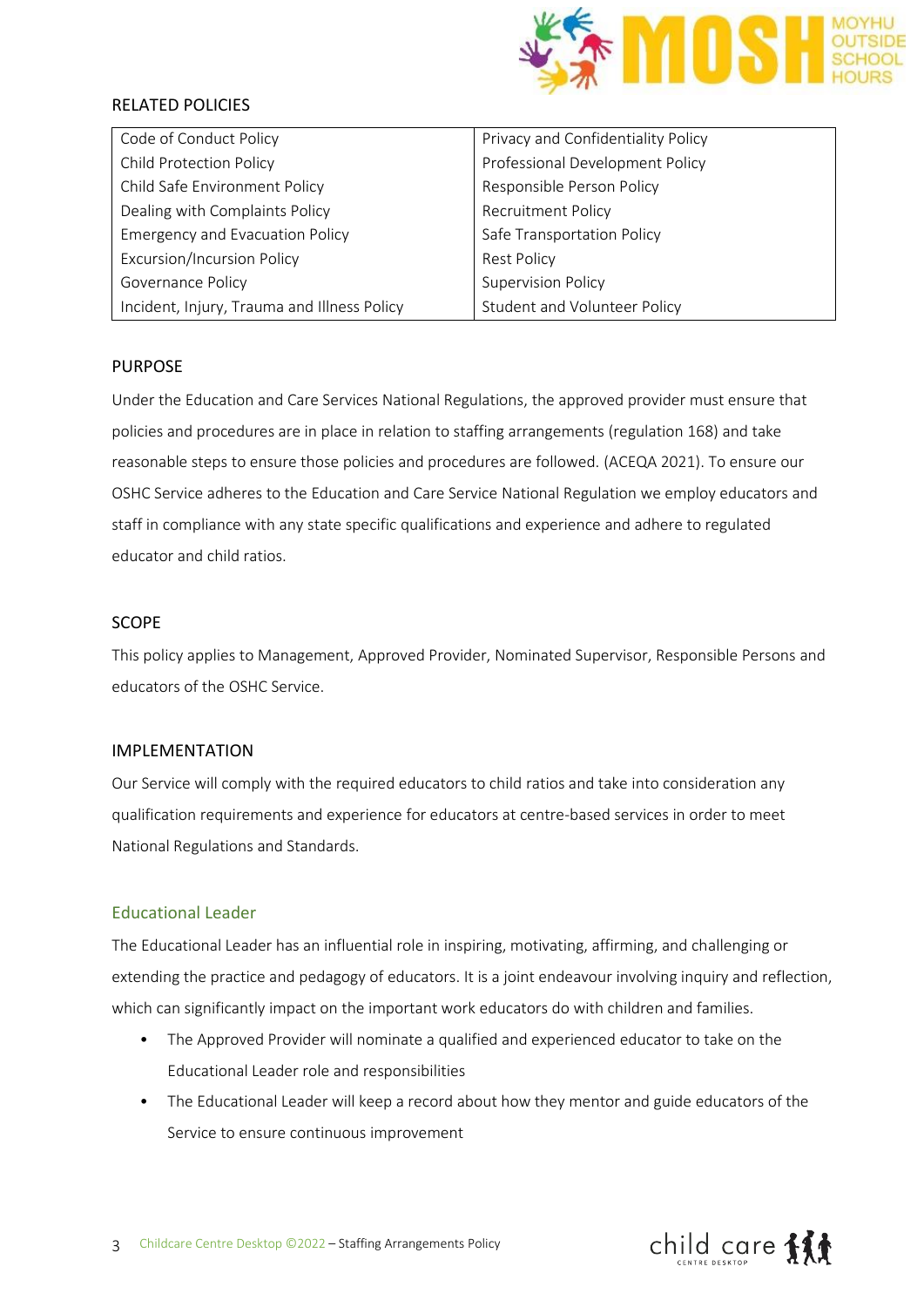

- The Educational Leader will guide educators to provide a range of learning experiences that cater for the needs and interests of children through play and leisure opportunities
- The Educational Leader will maintain evidence about the development of the learning program and the alignment to the *My Time, Our Place* framework.

#### Nominated Supervisor

The Nominated Supervisor is a suitable person appointed by the Approved Provider who is placed in dayto-day charge of an approved Service. Nominated Supervisors have a range of responsibilities under the National Law and Regulations including programming, supervision and safety of children, entry to and exit from the premises, food and beverage, administration of medication, excursions and staffing. The Approved Provider will display the name of the Nominated Supervisor in a place that is clearly visible to staff, educators, families and visitors.

The Approved Provider must provide sufficient evidence and information to demonstrate compliance to the Regulatory Authority of the suitability of this person as Nominated Supervisor and notify the Regulatory Authority at least seven days prior to the Nominated Supervisor or as soon as practicable (nor more than 14 days).

- The Nominated Supervisor must be 18 years of older
- The Nominated Supervisor must have successfully completed Child Protection training
- The Nominated Supervisor is responsible for the day-to-day management of the Service, ensuring compliance with the National Law, Regulations, National Standards and Family Assistance Law.
- The Nominated Supervisor will accept the role in writing, to ensure they have a clear understanding about their role and responsibilities.
- The Nominated Supervisor will ensure the Service program is reflective of the approved learning framework, incorporate the children's developmental needs, interests, and experiences, and consider the individual differences and needs of each child.
- The Nominated Supervisor will adhere to Service policies ensuring a safe and healthy environment is provided.

#### Responsible Person

A Responsible Person is required to be physically present at the OSHC Service at all times that children are being educated and cared for. The Responsible Person can be the Approved Provider, or a person with management or control placed in day-to-day charge of the Service. The Responsible Person must be at least 18 years old and have adequate knowledge and understanding of the provision of education and care to children.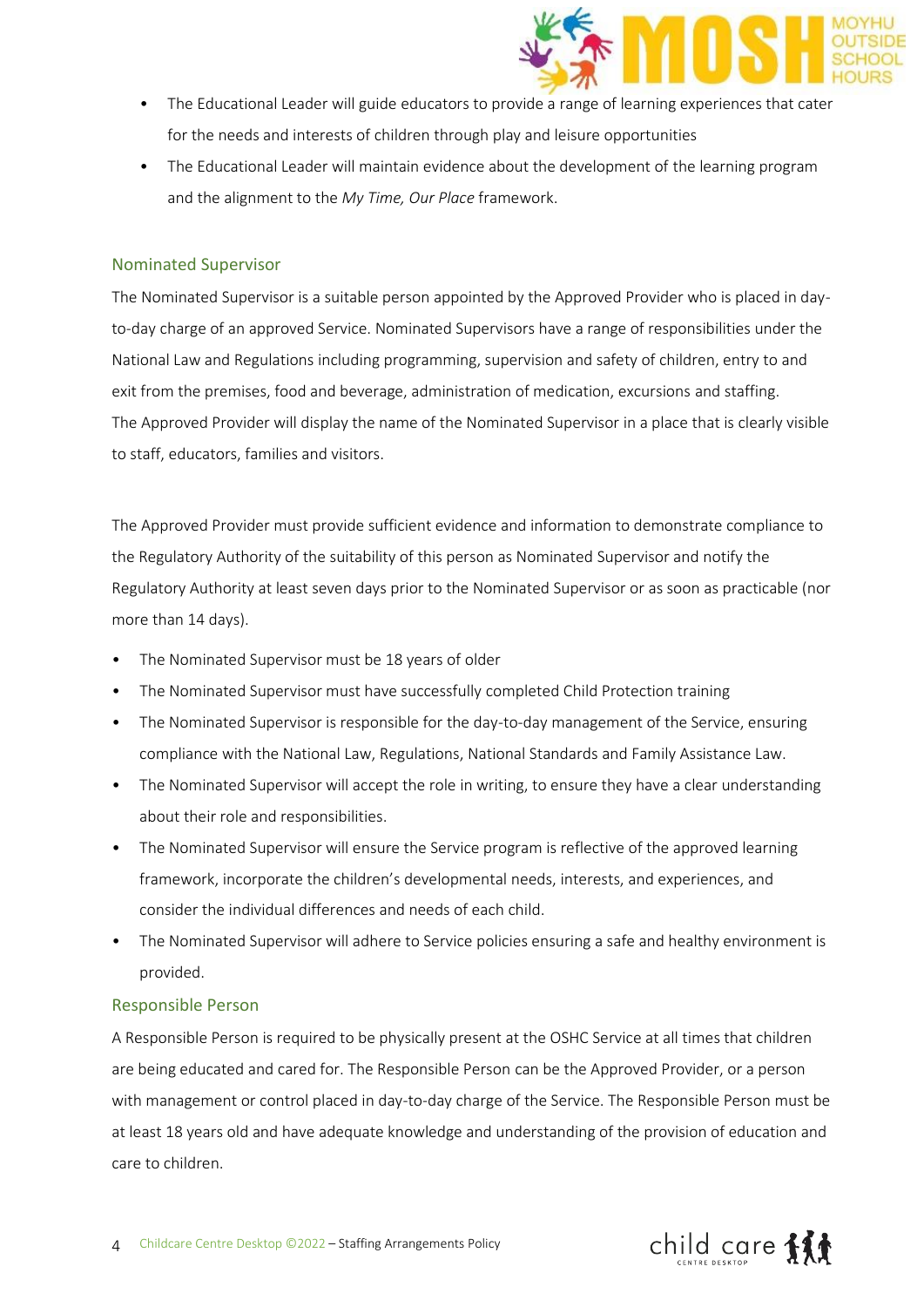

- Our OSHC Service will ensure there is always a Nominated Supervisor or Responsible Person on the premises when children are being educated and cared for.
- Our OSHC Service will clearly communicate the Responsible Person on duty with families, educators, staff and visitors by displaying this information in the foyer or reception area.
- The Responsible Person will adhere to Service policies and procedures and maintain a safe and healthy environment for children.
- The Responsible Person will always act with professionalism when dealing with children, educators, visitors, families and volunteers.
- The Responsible Person must have a history of compliance with Education and Care National Law and other relevant law (e.g., Family Law).

# Approved First Aid Qualifications

- The Approved Provider is required to ensure at least one staff member, or one Nominated Supervisor holds current qualifications for first aid, anaphylaxis management and emergency asthma management training.
- The Approved Provider must ensure at least one staff member, or one Nominated Supervisor be in attendance at any place children are being educated and cared for by the Service and be immediately available in an emergency and hold the mandatory qualifications for:
	- o an ACECQA approved first aid qualification
	- o anaphylaxis management and
	- o emergency asthma management training.

(Approved qualifications are published on the ACECQA website)

- Services must have staff with current approved qualifications on duty at all times and be immediately available in an emergency.
- It is the Staff and educator's responsibility to ensure they maintain current First Aid, Asthma, and Anaphylaxis Training certificates and provide the Service with a copy of the certificate. Staff and educators must ensure they participate in training prior to the expiration date on their certificates

# Working with Children Check

A Working With Children Check (WWCC) is a requirement for people who work or volunteer in childrelated work. It involves a national criminal history check and a review of findings of workplace misconduct. The result of a WWCC is either a clearance to work with children for five years (NSW & Vic. SA), or a bar against working with children. Cleared applicants are subject to ongoing monitoring and relevant new records may lead to the clearance being revoked.

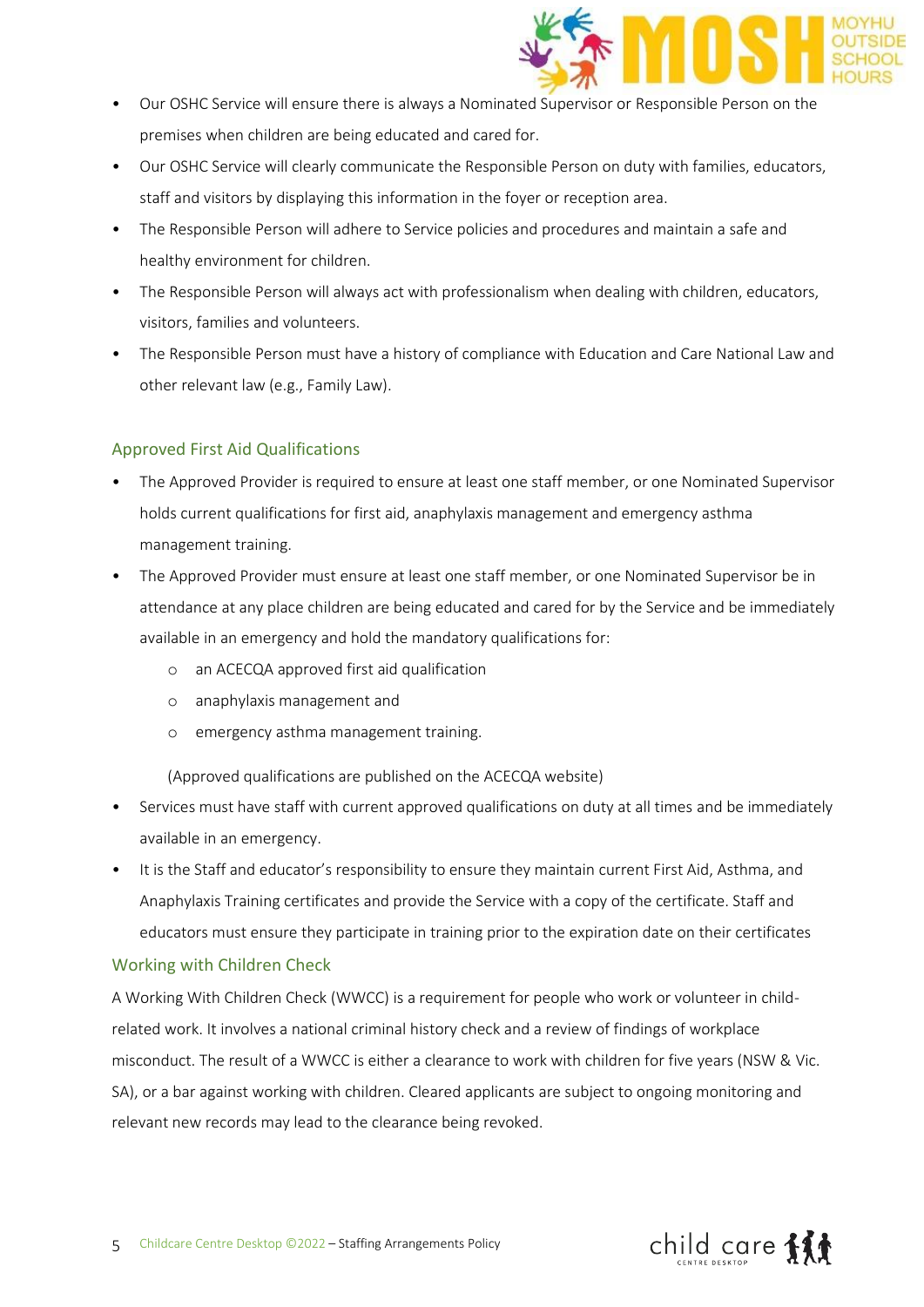

- To comply with National Regulations for those undertaking paid or voluntary child-related work all employees of the OSHC Service will acquire a Working with Children Check.
- Management will verify all Working With Children Checks to ensure the children are protected.
- Management will keep a record of the expiry date of the Working With Children Check for all staff, volunteers and students
- Management will ensure the Working With Children Checks are verified before Nominated Supervisors or Responsible Persons are engaged at the Service.
- Management will ensure any notifications or concerns regarding a persons Working With Children Check are recorded and steps taken immediately to ensure the person is not working directly with children in accordance with directions from the Office of the Children's Guardian (NSW) or related authority in each state/territory

### Immunisation requirements

Our Service will ensure all staff and visitors (contractors, health professionals, volunteers, students, committee members) are fully vaccinated against COVID-19 or hold a medical contraindication certificate, as per the current Public Health Order.

## Staff Record

- Approved Services must keep information about the Nominated Supervisor, Educational Leader, staff, volunteers, students, and the Responsible Person at the Service
- Details must include evidence of staff working directly with children, qualifications, training and valid Working with Children Check
- Details regarding staff PRODA registrations will be kept in each staff record, including RA number and evidence of fit and proper checks
- All staff, educators, students, volunteers, and visitors are required to sign in and out each day.
- Immunisation status may be recorded as part of the staff record (including mandatory COVID-19 vaccination requirements, check your state/territory for immunisation requirements)

# Adequate Supervision

Adequate supervision is a consideration for any part of the OSHC Service premises where children are educated and cared for and is part of every educator's Duty of Care. Supervision is an active practice to help protect children from harm or hazards. Educators are required to ensure children are in sight and/or hearing at all times, demonstrating that the best interest of children is being provided for.

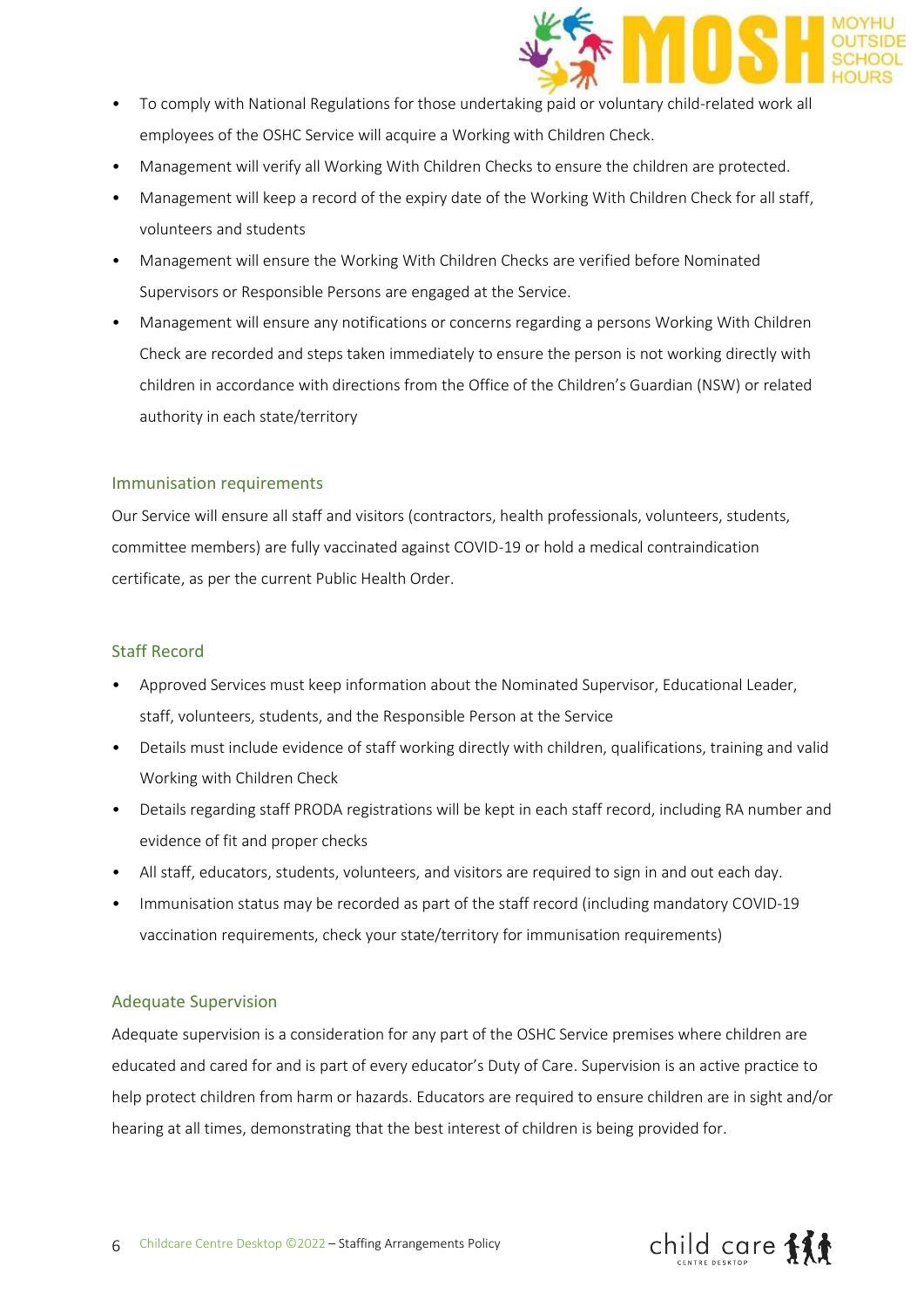

- Our Service will comply with educator to child ratios outlined in National Legislation and National Quality Framework
- Educators will be required to adhere to the Service's *Supervision Policy* and maintain effective supervision
- Educators will balance supervision and children's growing need to privacy and autonomy
- Educators will adjust their level of supervision depending on the area of the Service and the skills, age, dynamics, and size of the group of children being supervised
- Educators will respond to individual needs and attend to children as necessary
- Children will be supervised whilst sleeping or resting after school
- Educators will communicate with other staff and educators about their supervision points, offer advice and support to ensure children's safety is of the highest priority at all times
- When supervising outdoors or when children are engaged in risky play, educators will position themselves to ensure high visibility and accessibility to these areas and experiences
- Educators will supervise children during the transition between school and the OSHC Service
- Supervision during times of transportation to and from the OSHC service will ensure the educator to child ratio is adhered to at all times
- Adequate supervision will be provided when children are being transported. Consideration will be made depending on risk assessments, number, age and ability of children, visibility of children, each child's current activity. (see Safe Transportation Policy)
- Unless briefly discussing child or Service concerns, educators will not congregate together either inside or outside
- Educators will interact with children where pedagogically appropriate whilst supervising
- Supervising educators will give their complete attention to the children and not perform other duties or tasks.

# Rosters

- Our OSHC Service will ensure the roster and routine provides adequate supervision of children at all times.
- Consideration will be made to engage educators to maintain continuity of care to support children's development of secure relationships and contribute to their wellbeing.
- Where possible, casual staff will be chosen from a pool of regular educators with whom the children are familiar.

# Volunteers and Students

The Approved Provider/Nominated Supervisor will ensure that volunteers and students meet any requirements for Working With Children Checks/Clearance, or teacher registration

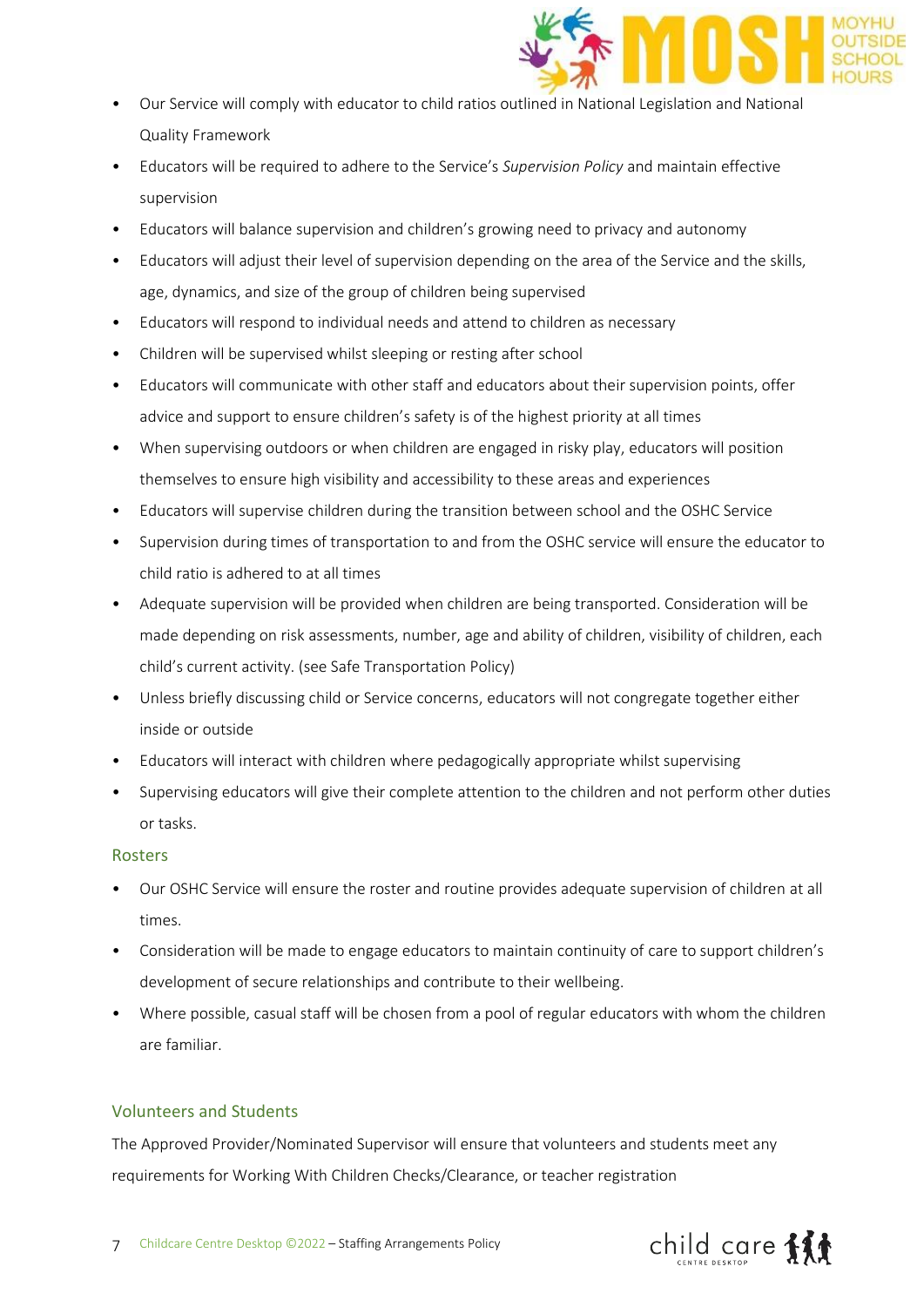

At no time will volunteers and/or students be left alone with a child or group of children.

All Volunteers and Students will be inducted into the OSHC Service to ensure they adhere to the Service policies and procedures, Statement of Philosophy and Code of Conduct. Induction will ensure volunteers and students are aware of how to manage medical conditions and to respond to a child in case of illness, injury or suffers trauma, awareness of privacy laws (including social media, photography) and behaviour guidance procedures.

#### Privacy

- Educators will adhere to the Service's *Privacy and Confidentiality Policy* and Privacy Law in relation to children and their families, or matters relating to the Service and will at no time take part in inappropriate or unlawful conversations or discussions.
- The Nominated Supervisor will ensure that students and volunteers are made aware of the Services privacy and confidentiality policy and Privacy Law during their initial induction.
- All staff, educators, volunteers and students are provided with information about the ECA Code of Ethics.
- All staff and educators will be made aware of Child Information Sharing Schemes (CISS) and Family Violence Information Sharing Schemes (FVSS)

# Staff employed under 18 years of age

Our OSHC Service will ensure any staff member under 18 years of age does not work at the service alone and is adequately supervised at all times.

#### Staff Recruitment

- Our OSHC Service will ensure a rigorous recruitment process is followed to select the best staff possible based on skills, qualifications, experience and suitability for the position available. Each role will refer to the appropriate position description during recruitment and the probation period to ensure applicants are suitable for the role and position.
- All potential staff will participate in robust interviews and have reference checks completed before an offer of employment is presented. Reference checks will take into consideration the suitability of the applicant for the role, previous experience and their commitment to child safe practices.
- All potential staff are subject to Police Checks, maintenance of a valid Working With Children Check/Clearance (WWCC) and appropriate qualification. Valid first aid, asthma and anaphylaxis management, immunisation status -including mandatory COVID-19 vaccination requirements, or food safety qualification *may* also be required.

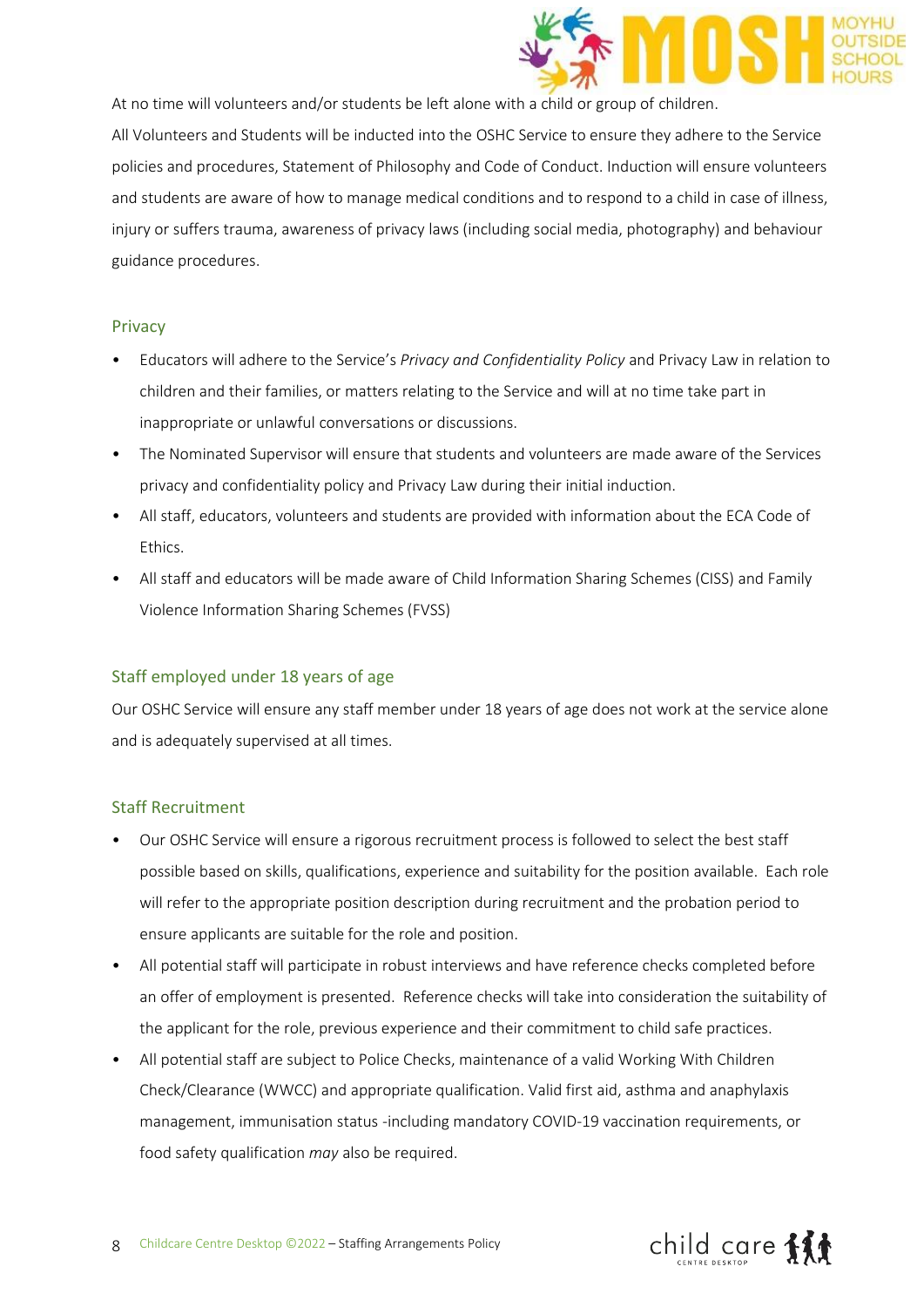

- All new staff will undergo a probation period of three (3) months, during this time they will participate in an induction and orientation program and hold regular discussions regarding their performance with an appointed mentor.
- Staff induction includes provision of the service's policies and procedures, code of conduct, Child Safe Standards, child protection, work, health and safety guidelines, behaviour guidance, service routines, human resource documentation, physical environment, communication with families' processes, Family Assistance Law, administration of Child Care Subsidy, Child Information Sharing Schemes and introduction to senior staff members and/or mentor.

# Educator to Child Ratios

| Age                 | State                      | <b>Educator to Child Ratio</b> |
|---------------------|----------------------------|--------------------------------|
| Over Pre-School Age | NT, QLD, SA, TAS, VIC, NSW | 1:15                           |
|                     |                            |                                |
|                     |                            |                                |

### SOURCE

Australian Children's Education & Care Quality Authority. (2014).

ACECQA. (2021). Policy and procedure guidelines. *Staffing Guidelines*.

Department of the Officer of the Privacy Commissioner: [www.privacy.gov.au](http://www.privacy.gov.au/) 

Early Childhood Australia Code of Ethics. (2016).

Education and Care Services National Law Act 2010. (Amended 2018).

Education and Care Services National Regulations. (2011).

Guide to the Education and Care Services National Law and the Education and Care Services National Regulations. (2018)

Guide to the National Quality Framework. (2018). (amended 2020).

Office of the Children's Guardian: [https://www.kidsguardian.nsw.gov.au/child-safe-organisations/working-with](https://www.kidsguardian.nsw.gov.au/child-safe-organisations/working-with-children-check)[children-check](https://www.kidsguardian.nsw.gov.au/child-safe-organisations/working-with-children-check)

Revised National Quality Standard. (2018).

#### REVIEW

|                    |                    | OHSC Administrator              |            |
|--------------------|--------------------|---------------------------------|------------|
|                    | Renee Fraser       | School Principal                | March 2022 |
| POLICY REVIEWED BY | <b>Rick Martin</b> | Service Educator                |            |
|                    | Shelley Clarkson   | Moyhu Primary School<br>Council |            |